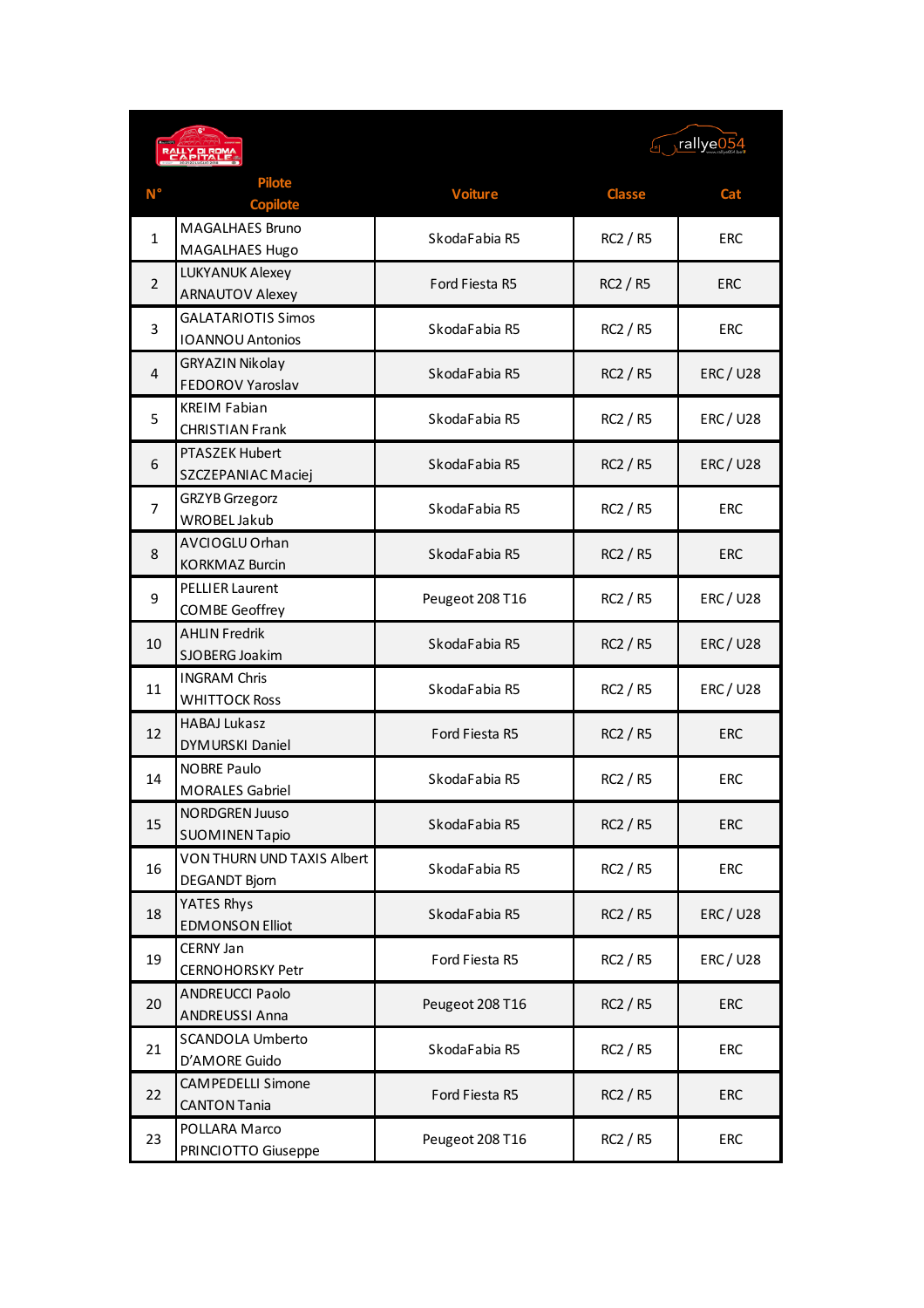| 24 | <b>BASSO Giandomenico</b>                            | SkodaFabia R5             | RC2 / R5         | <b>ERC</b>  |
|----|------------------------------------------------------|---------------------------|------------------|-------------|
|    | LUCCA Moira                                          |                           |                  |             |
| 25 | <b>MONTEIRO Aloisio</b>                              | SkodaFabia R5             | RC2 / R5         | <b>ERC</b>  |
|    | MEDEIROS Sancho                                      |                           |                  |             |
| 26 | REMENNIK Sergei                                      | Mitsubishi Lancer Evo X   | <b>RC2 / NR4</b> |             |
|    | <b>ROZIN Mark</b>                                    |                           |                  | ERC-2       |
| 27 | <b>ERDI Tibor</b>                                    | Mitsubishi Lancer Evo X   | <b>RC2 / NR4</b> | ERC-2       |
|    | PAPP Gyorgy                                          |                           |                  |             |
| 28 | <b>ALONSO Juan Carlos</b>                            | Mitsubishi Lancer Evo X   | <b>RC2 / NR4</b> | ERC-2       |
|    | DIAZ Luis Josè                                       |                           |                  |             |
| 29 | JUHASZ Csaba                                         | Mitsubishi Lancer Evo X   | <b>RC2 / NR4</b> | ERC-2       |
|    | JUHASZ Zsolt                                         |                           |                  |             |
| 30 | <b>ASTIER Raphael</b>                                | Fiat Abarth 124 Rally RGT | <b>RGT</b>       | <b>RGT</b>  |
|    | <b>VAUCLARE Frederic</b>                             |                           |                  |             |
| 31 | <b>NUCITA Andrea</b>                                 | Fiat Abarth 124 Rally RGT | <b>RGT</b>       | <b>RGT</b>  |
|    | VOZZO Marco                                          |                           |                  |             |
| 32 | MODANESI Andrea                                      | Fiat Abarth 124 Rally RGT | <b>RGT</b>       |             |
|    | MOMETTI Roberto                                      |                           |                  |             |
| 34 | <b>FALCON Emma</b>                                   | Citroën DS3 R3T           | <b>RC3 / R3T</b> | ERC-3       |
|    | <b>GONZALEZ Eduardo</b>                              |                           |                  |             |
| 35 | <b>BERNARDI Florian</b>                              | Renault Clio R3T          | <b>RC3 / R3T</b> | ERC-3       |
|    | <b>BELLOTTO Victor</b>                               |                           |                  |             |
| 36 | GAGO Diogo                                           | Peugeot 208 R2            | RC4/R2           | ERC-3 / U27 |
|    | RAMALHO Miguel                                       |                           |                  |             |
| 37 | <b>SESKS Martin</b>                                  | Opel Adam R2              | RC4/R2           | ERC-3 / U27 |
|    | <b>FRANCIS Renars</b>                                |                           |                  |             |
| 38 | <b>WAGNER Simon</b>                                  | Peugeot 208 R2            | RC4/R2           | ERC-3 / U27 |
|    | <b>WINTER Gerarld</b>                                |                           |                  |             |
| 39 | <b>LLARENA Efren</b>                                 | Peugeot 208 R2            | RC4/R2           | ERC-3 / U27 |
|    | <b>FERNANDEZ Sara</b>                                |                           |                  |             |
| 40 | <b>BROZ Dominik</b>                                  | Peugeot 208 R2            | RC4 / R2         | ERC-3 / U27 |
|    | <b>TESINSKY Petr</b>                                 |                           |                  |             |
| 41 | <b>KRISTENSSON Tom</b>                               | Opel Adam R2              | RC4/R2           | ERC-3 / U27 |
|    | APPELSKOG Henrik                                     |                           |                  |             |
| 42 | <b>MUNNINGS Catie</b><br><b>STEIN Anne Katharina</b> | Peugeot 208 R2            | RC4/R2           | ERC-3 / U27 |
|    | VITA Mattia                                          |                           |                  |             |
| 43 | OMETTO Pietro Elia                                   | Peugeot 208 R2            | RC4/R2           | ERC-3 / U27 |
|    | <b>HOKKANEN Miika</b>                                |                           |                  |             |
| 44 | <b>HAMALAINEN Reeta</b>                              | Peugeot 208 R2            | RC4/R2           | ERC-3 / U27 |
|    | <b>STENGG Roland</b>                                 |                           |                  |             |
| 45 | <b>BRAUN Tobias</b>                                  | Opel Adam R2              | RC4/R2           | ERC-3 / U27 |
|    | <b>FURUSETH Sindre</b>                               |                           |                  |             |
| 46 | <b>HJERPE Jim</b>                                    | Opel Adam R2              | RC4/R2           | ERC-3 / U27 |
|    | JOHANSSON Sebastian                                  |                           |                  |             |
| 47 | <b>ELFVER Jesper</b>                                 | Peugeot 208 R2            | RC4/R2           | ERC-3 / U27 |
|    | <b>CRUGNOLA Andrea</b>                               |                           |                  |             |
| 48 | <b>FAPPANI Danilo</b>                                | Ford Fiesta R5            | RC2 / R5         |             |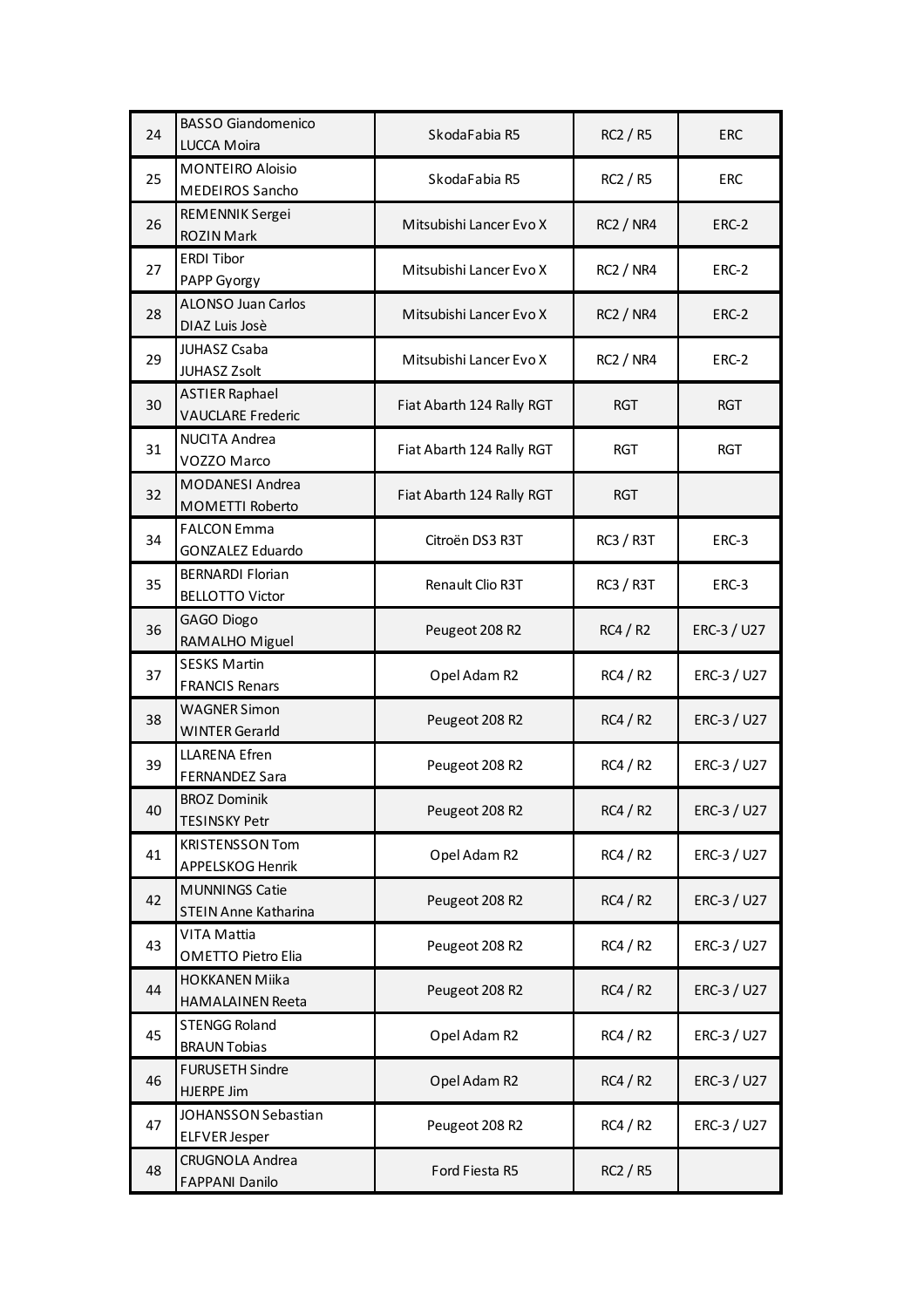| 49 | <b>PANZANI Luca</b>                         | SkodaFabia R5           | RC2 / R5         |  |
|----|---------------------------------------------|-------------------------|------------------|--|
|    | PINELLI Francesco                           |                         |                  |  |
| 50 | MICHELINI Rudy                              | SkodaFabia R5           | RC2 / R5         |  |
|    | PERNA Michele                               |                         |                  |  |
| 51 | <b>SCATTOLON Giacomo</b>                    | SkodaFabia R5           | RC2 / R5         |  |
|    | ZANINI Paolo                                |                         |                  |  |
| 52 | <b>TESTA Giuseppe</b>                       | Ford Fiesta R5          | <b>RC2 / R5</b>  |  |
|    | BIZZOCCHI Massimo                           |                         |                  |  |
| 53 | <b>RUSCE Antonio</b>                        | Ford Fiesta R5          | RC2 / R5         |  |
|    | <b>FARNOCCHIA Sauro</b>                     |                         |                  |  |
| 54 | DALMAZZINI Andrea                           | Ford Fiesta R5          | RC2 / R5         |  |
|    | CIUCCI Giacomo                              |                         |                  |  |
| 55 | <b>GILARDONI Kevin</b>                      | Hyundai i20 R5          | RC2 / R5         |  |
|    | <b>BONATO Corrado</b>                       |                         |                  |  |
| 56 | <b>GIALLATINI Stefano</b><br>LUCIANI Davide | Ford Fiesta R5          | <b>RC2 / R5</b>  |  |
|    | « MATTONEN »                                |                         |                  |  |
| 57 | <b>TAGLIENTI Giulia</b>                     | Mitsubishi Lancer Evo X | <b>RC2 / NR4</b> |  |
|    | FERRAROTTI Ivan                             |                         |                  |  |
| 58 | <b>AGNESE Giovanni</b>                      | Renault Clio R3T        | <b>RC3 / R3T</b> |  |
|    | <b>CANZIAN Riccardo</b>                     |                         |                  |  |
| 59 | PRIZZON Andrea                              | Renault Clio R3T        | <b>RC3 / R3T</b> |  |
|    | ROSSO Emanuele                              |                         |                  |  |
| 70 | <b>FERRARI Andrea</b>                       | Renault Clio R3T        | <b>RC3 / R3T</b> |  |
| 71 | <b>CARMELO MOLICA Franco</b>                | Renault Clio R3T        | <b>RC3 / R3T</b> |  |
|    | DE PAOLI Marta                              |                         |                  |  |
| 72 | DE TOMMASO Damiano                          | Peugeot 208 R2          | <b>RC4 / R2</b>  |  |
|    | <b>FERRARA Michele</b>                      |                         |                  |  |
| 73 | MAZZOCCHI Andrea                            | Peugeot 208 R2          | <b>RC4 / R2</b>  |  |
|    | <b>GALLOTTI Silvia</b>                      |                         |                  |  |
| 74 | CIUFFI Tommaso                              | Peugeot 208 R2          | RC4 / R2         |  |
|    | <b>GONELLA Niccolò</b>                      |                         |                  |  |
| 75 | <b>TREVISANI Jacopo</b>                     | Peugeot 208 R2          | RC4 / R2         |  |
|    | <b>GRIMALDI Fabio</b>                       |                         |                  |  |
| 76 | NICELLI Davide<br>MATTIODA Alessandro       | Peugeot 208 R2          | RC4/R2           |  |
|    | SOMASCHINI Rachele                          |                         |                  |  |
| 77 | <b>BOERO Lorena</b>                         | Peugeot 208 R2          | RC4/R2           |  |
|    | NEROBUTTO Alessandro                        |                         |                  |  |
| 78 | MENEGAZZO Mattia                            | Peugeot 208 R2          | RC4/R2           |  |
| 79 | STRABELLO Stefano                           |                         |                  |  |
|    | <b>SCARDONI Paolo</b>                       | Peugeot 208 R2          | RC4/R2           |  |
| 80 | <b>CAMPANARO Daniele</b>                    |                         |                  |  |
|    | PORCU Irene                                 | Peugeot 208 R2          | RC4/R2           |  |
| 81 | <b>BATTILAN Fabio</b>                       |                         |                  |  |
|    | GUZZI Giancarla                             | Peugeot 208 R2          | RC4/R2           |  |
| 82 | PEROSINO Patrizia                           | Peugeot 208 R2          | RC4/R2           |  |
|    | <b>VERZOLETTO Veronica</b>                  |                         |                  |  |